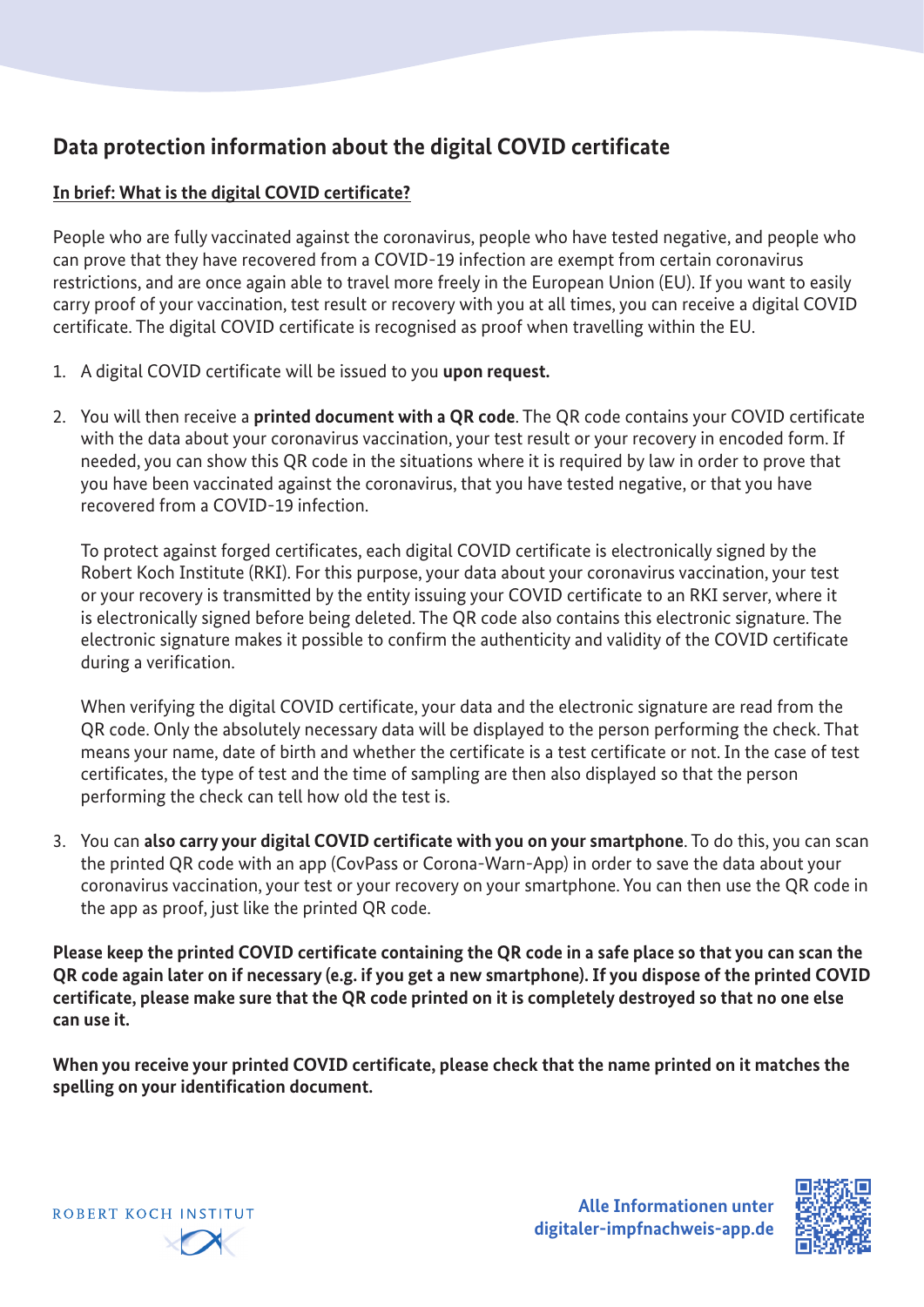## **Details about data processing**

#### **1. Who is responsible for the data processing?**

The Robert Koch Institute (**RKI**) is responsible for the processing for the purpose of technically creating the COVID certificates. The RKI is also responsible here for ensuring that your personal data is processed in compliance with data protection regulations. If you have any questions or concerns regarding data protection, you are welcome to send them to the RKI's official data protection officer by post to: Robert Koch-Institut, FAO the data protection officer, Nordufer 20, 13353 Berlin, or by emailing: datenschutz@rki.de.

The entity from which you receive your COVID certificate (e.g. vaccination centre, doctor's practice, testing point, pharmacy) is responsible for collecting and transmitting your data to the RKI in order to create a COVID certificate.

# **2. Is using the COVID certificate voluntary?**

Using the COVID certificate is voluntary. It is entirely up to you whether you have a COVID certificate created after a vaccination, a test, or in connection with your recovery, and whether you add a certificate in an app, or show it to third parties to prove – in the situations where this is required by law – that you have been vaccinated against the coronavirus, have tested negative or have recovered from a COVID-19 infection.

COVID certificates can be used both in Germany and when travelling in the EU as proof of vaccination against the coronavirus, of negative test results, and of recovery.

The legal basis of the processing for creating a COVID certificate is Art. 6(1) Sentence 1(c), Art. 9(2)(g) of the General Data Protection Regulation (GDPR) in conjunction with Sect. 22(5) Sentence 4 of the Infection Protection Act (IfSG) and, from 1 July 2021, in conjunction with Art. 4(1) (Vaccination Certificates), Art. 5(1) (Test Certificates) and Art. 6(1) (Certificates of Recovery) of the EU Digital COVID Certificate Regulation.

#### **3. Why will my data be processed?**

In order to create a digital COVID certificate, the RKI needs to add what is known as an electronic signature to your data about your coronavirus vaccination, your test or your recovery. This is a special type of encryption that allows the RKI to confirm that the certificate is an official digital document created by the RKI.

The responsible entity from which you receive your COVID certificate (e.g. vaccination centres, doctors, pharmacies and, in the case of test certificates, also test centres) records your vaccination data, test data or recovery data for the signature, depending on the type of certificate, and transmits it securely and in encrypted form to the RKI. The RKI signs the data electronically and sends it back to the entity. Afterwards, you will receive the COVID certificate in the form of the printed QR code.

You can scan the printed QR code to add your COVID certificate in a suitable app. The data is read directly from the QR code and only stored on your smartphone.



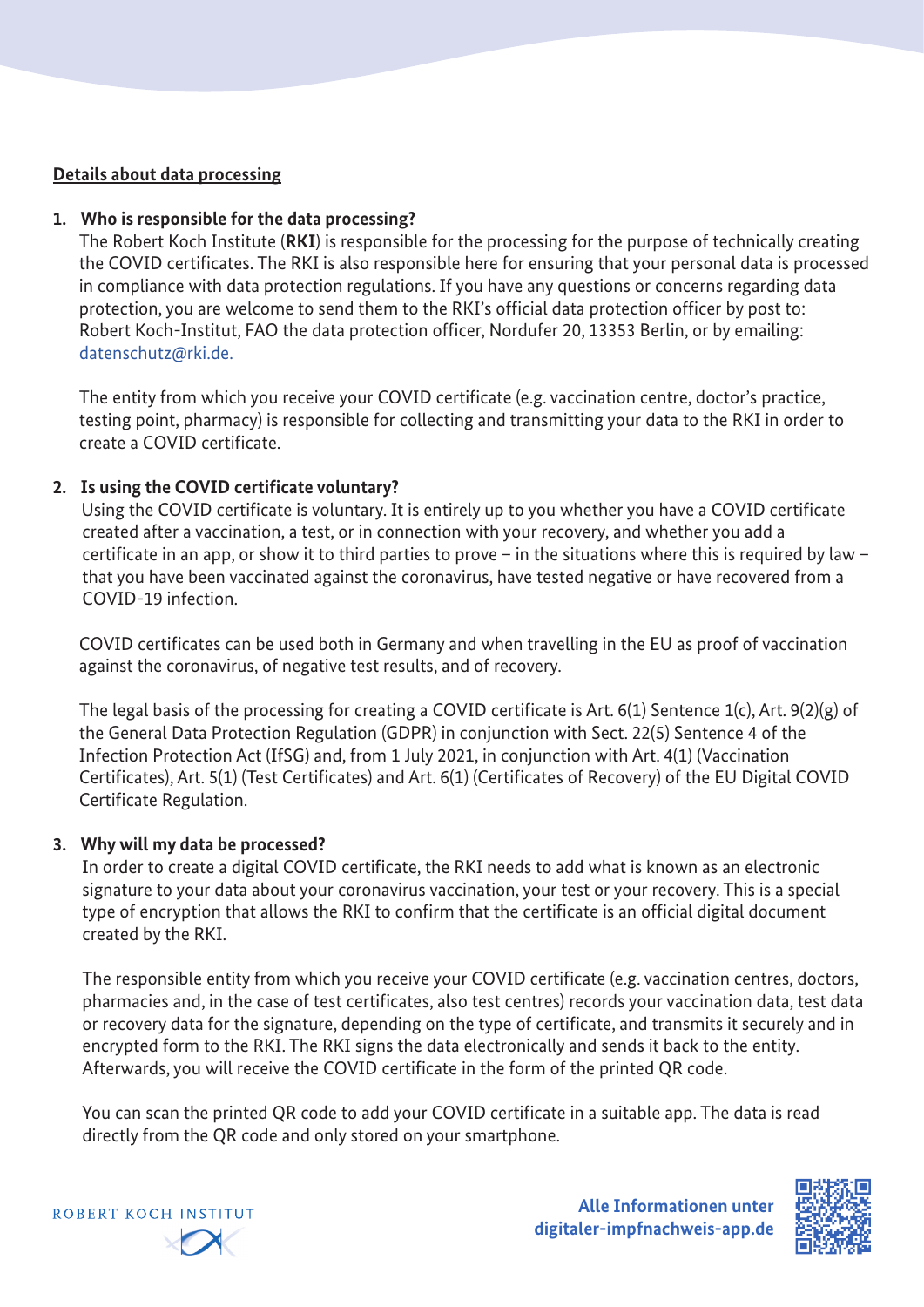## **4. What data is processed?**

To technically create a digital COVID certificate, the RKI only processes the data that is absolutely necessary to issue and electronically sign the COVID certificate. All data will also be provided, in German and English, on the printed COVID certificate and in the digital COVID certificate stored in the CovPass app or the Corona-Warn-App.

#### **a. General information**

All COVID certificates contain the following data:

- Last name, first name and date of birth of the certificate holder
- The RKI's electronic signature
- Unique identifier of the individual COVID certificate

The unique identifier of a COVID certificate does not contain any information about the certificate holder.

## **b. Data about your coronavirus vaccination**

A vaccination certificate contains the general information and the following data about your coronavirus vaccination:

- Information about the vaccine (disease, vaccine, product, manufacturer)
- Vaccination information (dose number, total doses, date of vaccination, country, issuer).

# **c. Data about your test result**

A test certificate contains the general information and the following data about your test result:

- Information about the test (disease tested for, type of test, product, manufacturer)
- Information about the testing procedure (date and time of the test, location of the testing centre)
- Negative test result.

# **d. Data about your recovery**

Recovery is inferred based on proof of a prior positive test result. A certificate of recovery contains the general information and the following data about your recovery:

- Information about the test (disease tested for, type of test, product, manufacturer)
- Information about the testing procedure (date and time of the test, location of the testing centre)
- Positive test result.

# **5. When will your data be deleted?**

The RKI will not permanently store data about your coronavirus vaccination, a test or your recovery. All data involving vaccinations, tests and recovery from the coronavirus will be deleted at the RKI without undue delay after the individual COVID certificate has been created.

Mit dem Betrieb und der Wartung des Serversystems hat das RKI die KDO Service GmbH (KDO) beauftragt. KDO verarbeitet personenbezogene Daten im Auftrag und auf Weisung des RKI (als sog. Auftragsverarbeiter). Zur Gewährleistung der datenschutzrechtlichen Anforderungen hat das RKI mit KDO einen entsprechenden Vertrag abgeschlossen.